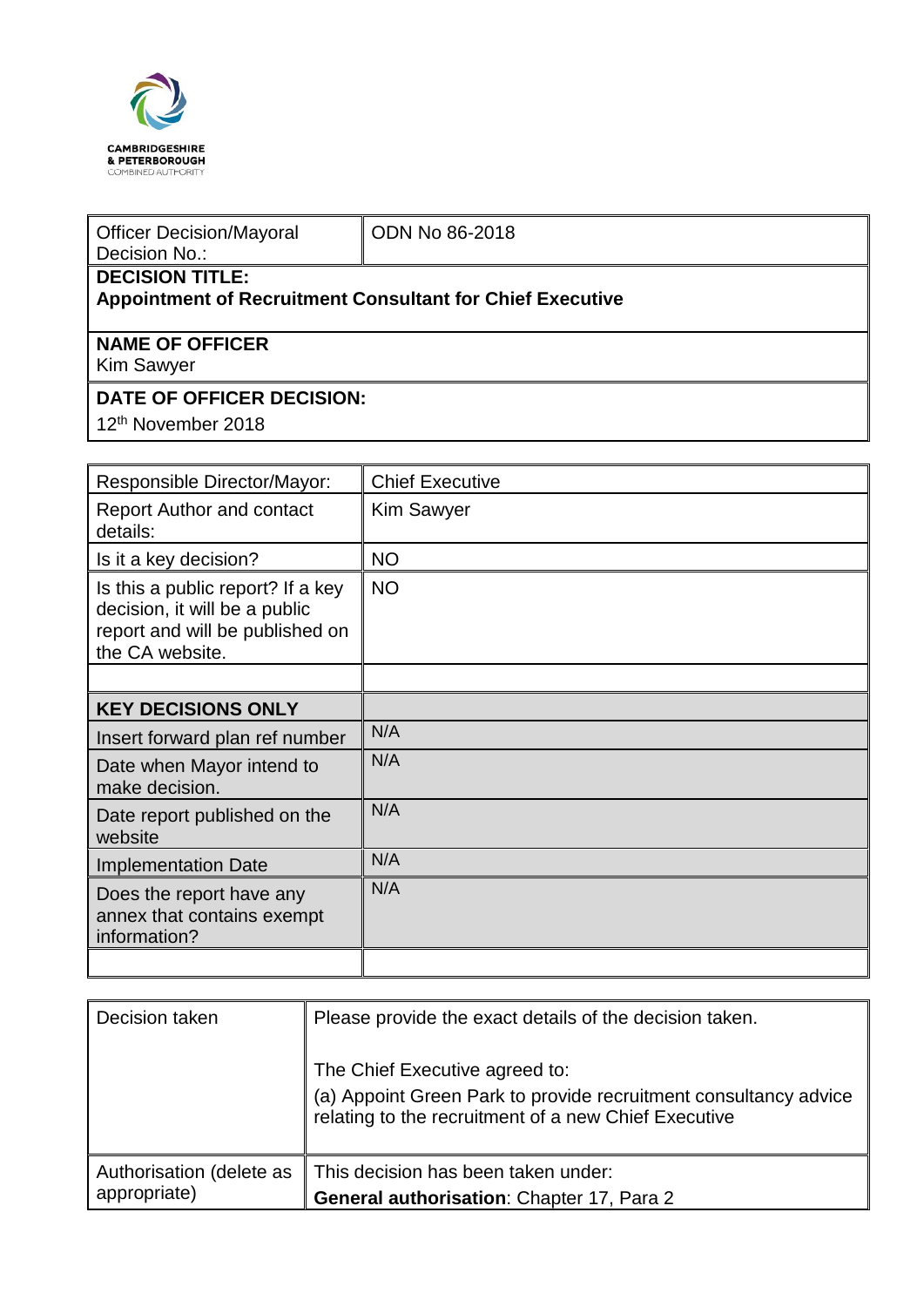

| <b>Background Information</b>      | The Combined Authority is in the process of recruiting a new Chief<br>Executive with the proposed process being considered by the<br>Employment Committee on the 14 <sup>th</sup> of November 2018. It is usual<br>with recruitments at this level to retain employment consultants to<br>source candidates, advise on assessment and to work with the<br>employer to produce a short list of candidates for assessment by<br>the Authority.<br>On this occasion, the Authority will utilise a single supplier<br>exemption for the reasons set out below.                                                                                                                                                                                                                                                                                                                                       |                   |  |
|------------------------------------|--------------------------------------------------------------------------------------------------------------------------------------------------------------------------------------------------------------------------------------------------------------------------------------------------------------------------------------------------------------------------------------------------------------------------------------------------------------------------------------------------------------------------------------------------------------------------------------------------------------------------------------------------------------------------------------------------------------------------------------------------------------------------------------------------------------------------------------------------------------------------------------------------|-------------------|--|
| Alternative options<br>considered. | No alternative options were considered on this occasion and a<br>single supplier exemption has been applied for the following<br>reasons:<br>1. Firstly, the requirement to appoint a recruitment advisor at<br>short notice. The organisation needs stability at this level and<br>ensuring that we could appoint a recruitment agent directly would<br>enable us to cut several weeks from the process.<br>2. In addition we have used recruitment agents previously and<br>quotes are comparable. This provides a benchmark to<br>demonstrate that there is good competition in the market,<br>ensuring that we have some measure of value for money.<br>3. Finally Green Park have a good reputation and have been<br>used previously to provide these services at a high level of<br>service. Therefore, we are again assured some measure of value<br>for money in selecting this company. |                   |  |
| <b>Financial Implications</b>      | The total cost of the retainer is £19,000 plus VAT                                                                                                                                                                                                                                                                                                                                                                                                                                                                                                                                                                                                                                                                                                                                                                                                                                               |                   |  |
| Consultation                       | List any relevant consultation<br>undertaken in relation to the<br>decision.<br>For example, portfolio holders,<br>other Chief Officers.<br><b>Chief Executive</b><br>Director/Chief<br>Responsible<br>Officer                                                                                                                                                                                                                                                                                                                                                                                                                                                                                                                                                                                                                                                                                   | N/A<br>N/A<br>N/A |  |
|                                    | <b>Monitoring Officer</b><br>S73                                                                                                                                                                                                                                                                                                                                                                                                                                                                                                                                                                                                                                                                                                                                                                                                                                                                 | N/A<br>N/A        |  |
|                                    |                                                                                                                                                                                                                                                                                                                                                                                                                                                                                                                                                                                                                                                                                                                                                                                                                                                                                                  |                   |  |